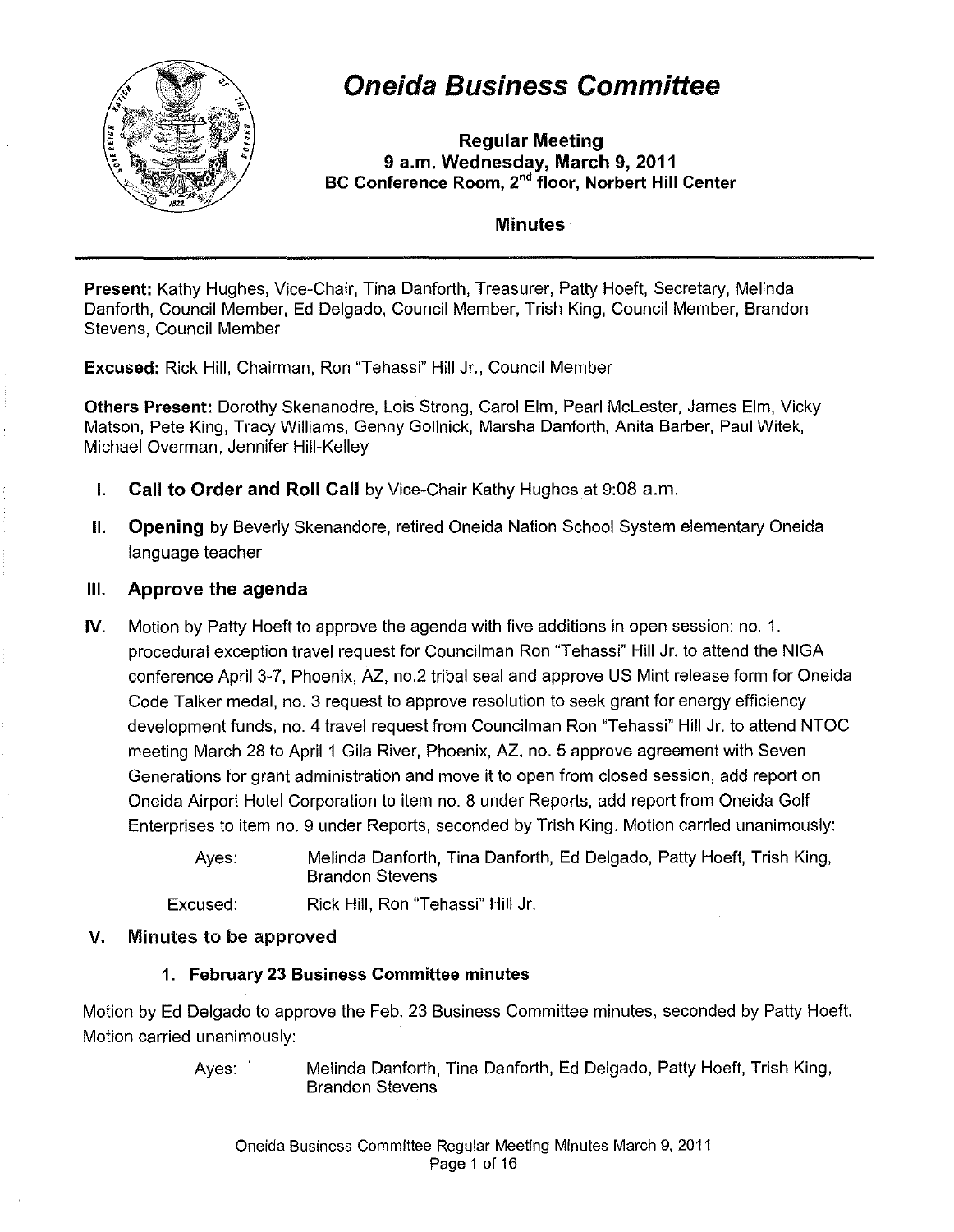Excused: Rick Hill, Ron "Tehassi" Hill Jr.

## VI. Resolutions

# 1. Environmental Regulatory Enhancement Grant

Sponsor: Debbie Thundercloud/Cheryl Stevens

Motion by Patty Hoeft to adopt resolution 03-09-11-A authorizing and supporting the submission of a grant application to the U.S. Department of Health and Human Services Administration for Native Americans for an Environmental Regulatory Enhancement Grant, seconded by Brandon Stevens. Motion carried unanimously:

> Ayes: Melinda Danforth, Tina Danforth, Ed Delgado, Patty Hoeft, Trish King, Brandon Stevens

Excused: Rick Hill, Ron "Tehassi" Hill Jr.

# 2. Comprehensive Anti-Gang Strategies and Programs Grant Sponsor: Debbie Thundercloud/Cheryl Stevens

Motion by Tina Danforth to adopt resolution 03-09-11-B Comprehensive Anti-Gang Strategies and Programs Grant, seconded by Patty Hoeft Motion carried unanimously:

> Ayes: Melinda Danforth, Tina Danforth, Ed Delgado, Patty Hoeft, Trish King, Brandon Stevens

Excused: Rick Hill, Ron "Tehassi" Hill Jr.

3. Approval to Transfer Funds from the Self-Governance Emergency Reserve Account to Cover Program Shortfalls as a Result of the Economic Downturn Sponsor: Debbie Thundercloud

Motion by Motion by Ed Delgado to adopt resolution 03-09-11-C Approval to Transfer Funds from the Self-Governance Emergency Reserve Account to Cover Program Shortfalls as a Result of the Economic Downturn with the change under the  $4<sup>th</sup>$  whereas to read "Oneida Tribe of Indians of Wisconsin", seconded by Patty Hoeft. Motion carried unanimously:

> Ayes: Melinda Danforth, Tina Danforth, Ed Delgado, Patty Hoeft, Trish King, Brandon Stevens

Excused: Rick Hill, Ron "Tehassi" Hill Jr.

# VII. Board, Committee and Commission quarterly reports

# 1. Oneida Nation Commission on Aging

Sponsor: Dellora Cornelius

Motion by Trish King to accept the Oneida Nation Commission on Aging quarterly report, seconded by Tina Danforth. Motion carried unanimously:

> Ayes: Melinda Danforth, Tina Danforth, Ed Delgado, Patty Hoeft, Trish King, Brandon Stevens

Excused: Rick Hill, Ron "Tehassi" Hill Jr.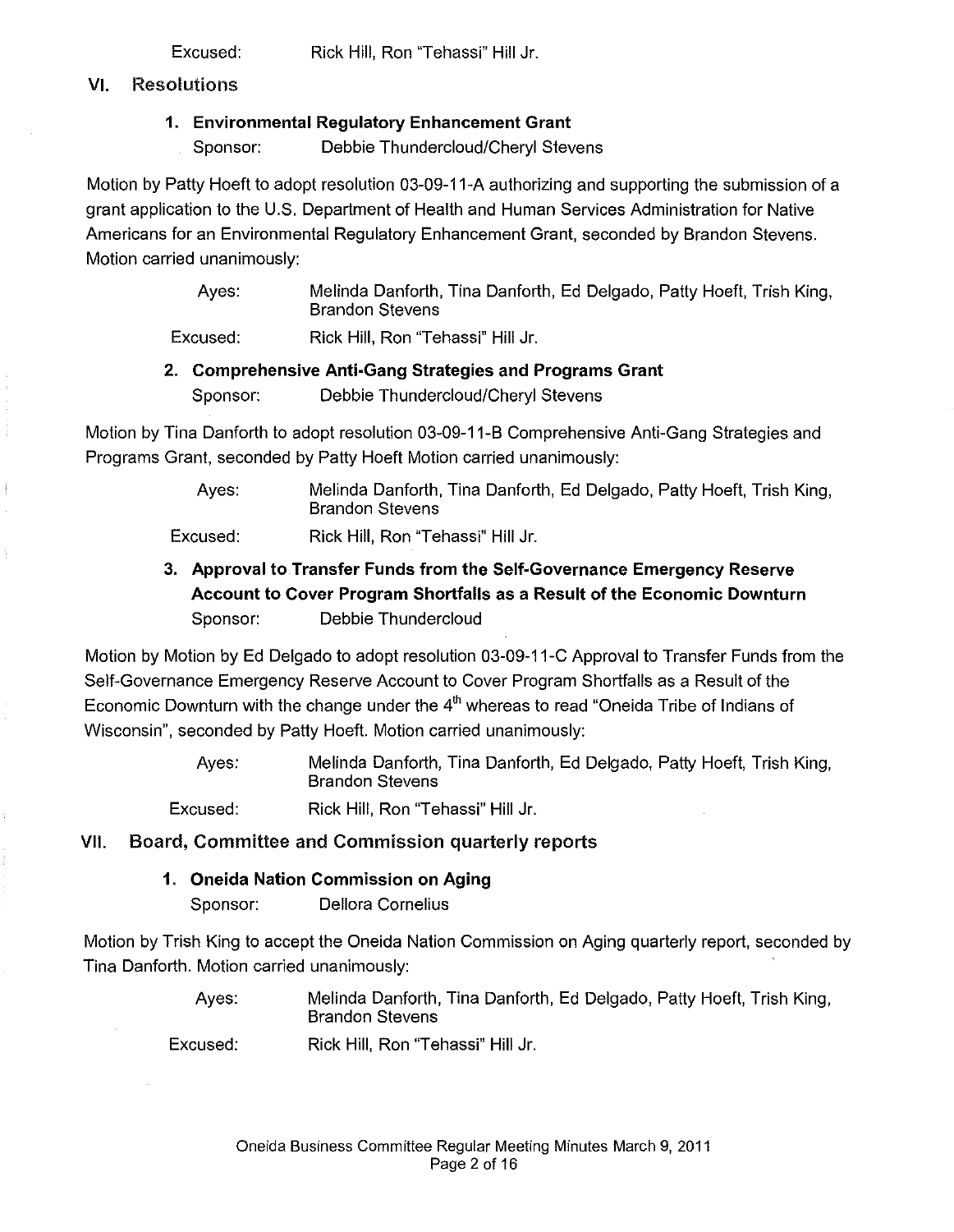#### **2. Anna John Nursing Home Commission**

Sponsor: Carol Elm

Motion by Ed Delgado to accept the Anna John Nursing Home Commission quarterly report, seconded by Trish King. Motion carried unanimously:

> Ayes: Melinda Danforth, Tina Danforth, Ed Delgado, Patty Hoeft, Trish King, Brandon Stevens

Excused: Rick Hill, Ron "Tehassi" Hill Jr.

## **3. Oneida Child Protective Board**

Sponsor: Shirley Barber

Motion by Tina Danforth to accept the Oneida Child Protective Board quarterly report, seconded by Patty Hoeft. Motion carried unanimously:

> Ayes: Melinda Danforth, Tina Danforth, Ed Delgado, Patty Hoeft, Trish King, Brandon Stevens

Excused: Rick Hill, Ron "Tehassi" Hill Jr.

# **4. Oneida Arts Board**

Sponsor: Kelly Skenandore

**Excerpt from Feb. 23:** Motion by Patty Hoeft to defer the Oneida Arts Board quarterly report to the next Business Committee meeting, seconded by Tina Danforth. Motion carried unanimously.

Motion by Patty Hoeft to accept the Oneida Arts Board quarterly report, seconded by Tina Danforth. Motion carried unanimously:

> Ayes: Melinda Danforth, Tina Danforth, Ed Delgado, Patty Hoeft, Trish King, Brandon Stevens

Excused: Rick Hill, Ron "Tehassi" Hill Jr.

## **5. Bay Bank Corporation**

Sponsor: John Johnson

Motion by Ed Delgado to accept the Bay Bank Corporation quarterly report, seconded by Trish King. Motion carried unanimously:

> Ayes: Melinda Danforth, Tina Danforth, Ed Delgado, Patty Hoeft, Trish King, Brandon Stevens

Excused: Rick Hill, Ron "Tehassi" Hill Jr.

## **6. Oneida** Total Integrated **Enterprises**

Sponsor: Butch Rentmeester

Motion by Trish King to accept the Oneida Total Integrated Enterprises quarterly report, seconded by Brandon Stevens. Motion carried unanimously:

- Ayes: Melinda Danforth, Tina Danforth, Ed Delgado, Patty Hoeft, Trish King, Brandon Stevens
- Note: Trish said to add Melinda's concern to the super 8-a project to the next report.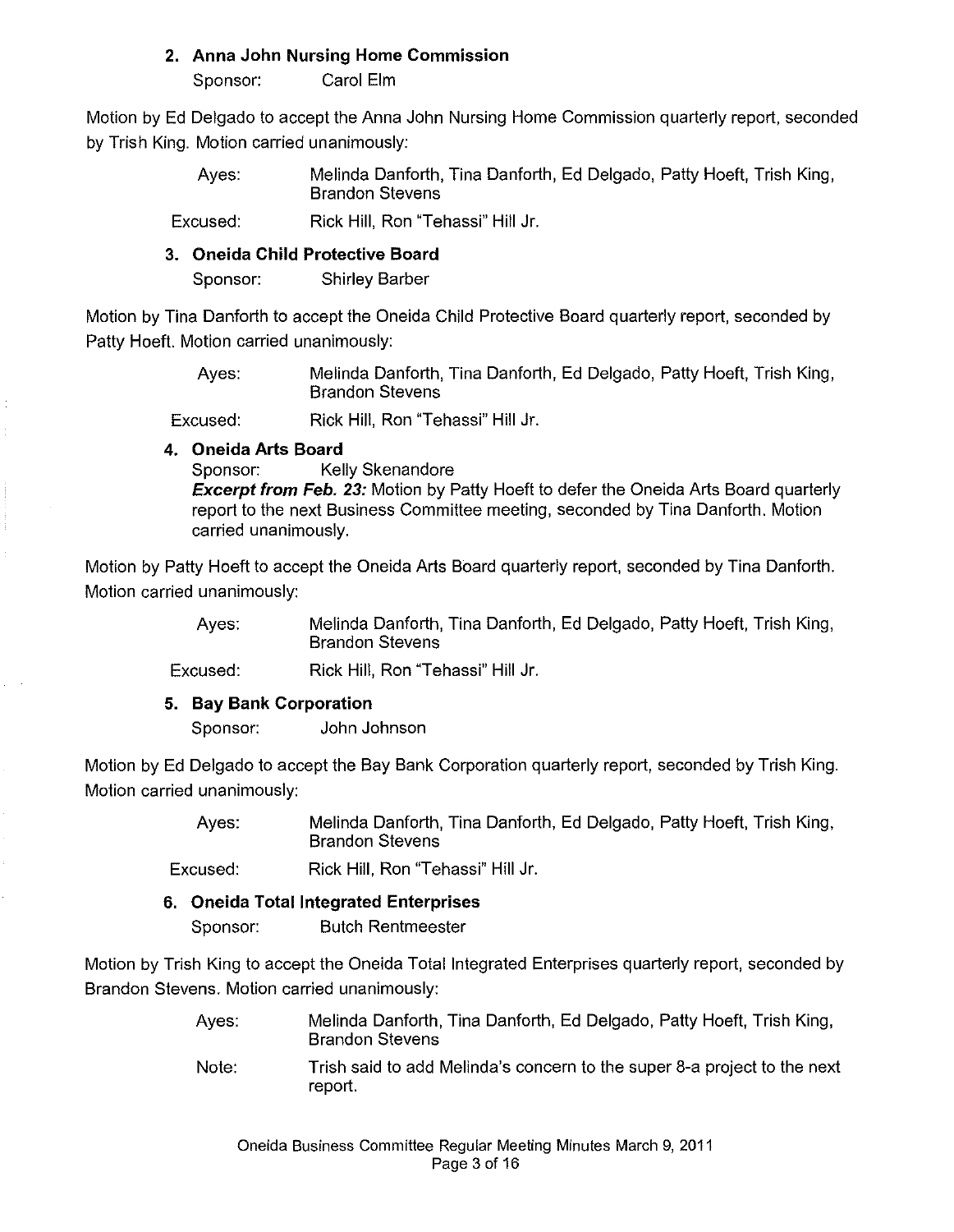Excused: Rick Hill, Ron "Tehassi" Hill Jr.

#### 7, **Oneida Seven Generations Corporation**

Sponsor: Kevin Cornelius/William Cornelius

Motion by Trish King to approve the Oneida Seven Generations Corporation quarterly report, seconded by Tina Danforth. Motion carried unanimously:

> Ayes: Melinda Danforth, Tina Danforth, Ed Delgado, Patty Hoeft, Trish King, Brandon Stevens

Excused: Rick Hill, Ron "Tehassi" Hill Jr.

#### **8. Oneida Airport Hotel Corporation Board**

Sponsor: Lance Broberg

Motion by Tina Danforth to approve the Oneida Airport Hotel Corporation Board quarterly report, seconded by Trish King Motion carried unanimously:

> Ayes: Melinda Danforth, Tina Danforth, Ed Delgado, Patty Hoeft, Trish King, Brandon Stevens

Excused: Rick Hill, Ron "Tehassi" Hill Jr.

# **9. Oneida Golf Enterprise Corporation**

Sponsor: Bobbi Webster

Motion by Trish King to approve the Oneida Golf Enterprise Corporation quarterly report, seconded by Patty Hoeft. Motion carried unanimously:

> Ayes: Melinda Danforth, Tina Danforth, Ed Delgado, Patty Hoeft, Trish King, Brandon Stevens

Excused: Rick Hill, Ron "Tehassi" Hill Jr.

## **VIII. Standing Committees**

## **A. Legislative Operating Committee**

**1. Feb. 2 LOC minutes** 

Sponsor: Trish King

Motion by Patty Hoeft to accept the Feb. 2 Legislative Operating Committee minutes, seconded by Melinda Danforth. Motion carried unanimously:

> Ayes: Melinda Danforth, Tina Danforth, Ed Delgado, Patty Hoeft, Trish King, Brandon Stevens

Excused: Rick Hill, Ron "Tehassi" Hill Jr.

## **2. Feb. 16 LOC minutes**

Sponsor: Trish King

Motion by Patty Hoeft to accept the Feb. 16 Legislative Operating Committee minutes, seconded by Melinda Danforth. Motion carried unanimously:

> Ayes: Melinda Danforth, Tina Danforth, Ed Delgado, Patty Hoeft, Trish King, Brandon Stevens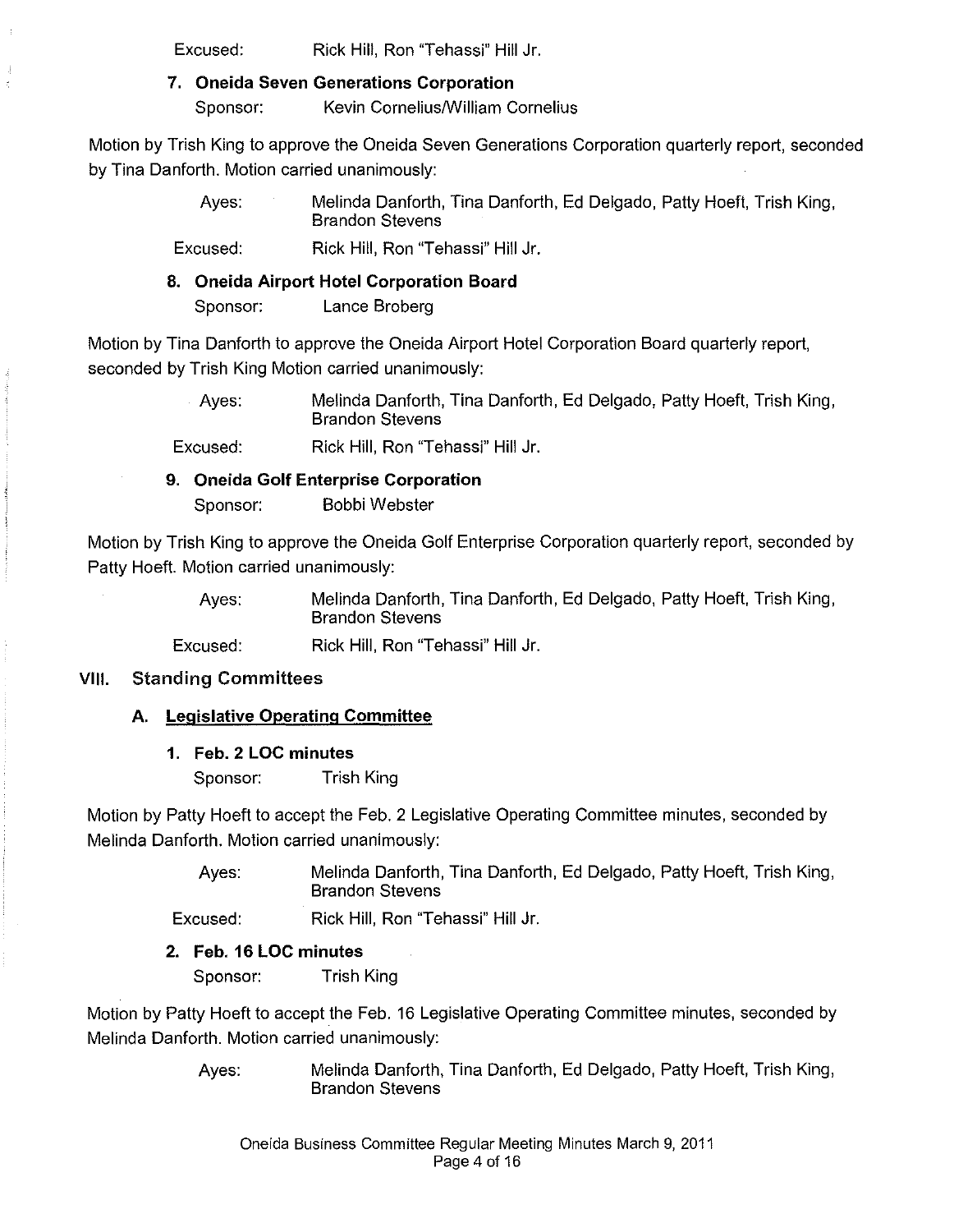Excused: Rick Hill, Ron "Tehassi" Hill Jr.

3. **Budget** appropriations **and management meeting**  Sponsor: Trish King

Motion by Patty Hoeft to approve the Tribal Secretary to schedule a meeting date for the Business Committee and the Legislative Operating Committee to discuss the philosophy of the Budget Appropriations and Management Law, seconded by Melinda Danforth. Motion carried with one abstention:

Ayes: Abstained: Excused: Melinda Danforth, Ed Delgado, Patty Hoeft, Trish King, Brandon Stevens Tina Danforth Rick Hill, Ron "Tehassi" Hill Jr.

#### **B. Finance Committee**

#### **1. March 4 Finance Committee minutes**

Sponsor: Tina Danforth

Main motion by Patty Hoeft to approve the March 4 Finance Committee minutes with the Oneida Relay for Life not included, seconded by Ed Delgado. Motion carried with one abstention:

Ayes: Abstained: Excused: Tina Danforth, Ed Delgado, Patty Hoeft, Trish King, Brandon Stevens Melinda Danforth Rick Hill, Ron "Tehassi" Hill Jr.

Amendment to the main motion by Patty Hoeft to pull out the Oneida Relay for Life request for \$1,500 and 20 cases of product from the report so we can vote on it separately, seconded by Brandon Stevens. Motion carried with one opposed:

| Aves:    | Melinda Danforth, Ed Delgado, Patty Hoeft, Trish King, Brandon Stevens |
|----------|------------------------------------------------------------------------|
| Opposed: | Tina Danforth                                                          |
| Excused: | Rick Hill, Ron "Tehassi" Hill Jr.                                      |

Motion by Tina Danforth to fund the Oneida Relay for Life request from the Oneida Business Committee special events budget line item, seconded by Ed Delgado. Motion carried with one opposed and two abstentions:

| Ed Delgado, Patty Hoeft, Trish King |
|-------------------------------------|
| Melinda Danforth                    |
| Tina Danforth, Brandon Stevens      |
| Rick Hill, Ron "Tehassi" Hill Jr.   |
|                                     |

## **C. Community Development Planning Committee**

## **1. Feb. 3 CDPC minutes**

Sponsor: Ron "Tehassi" Hill Jr.

Motion by Patty Hoeft to approve the Feb. 3 Community Development Planning Committee minutes, seconded by Trish King. Motion carried with two abstentions: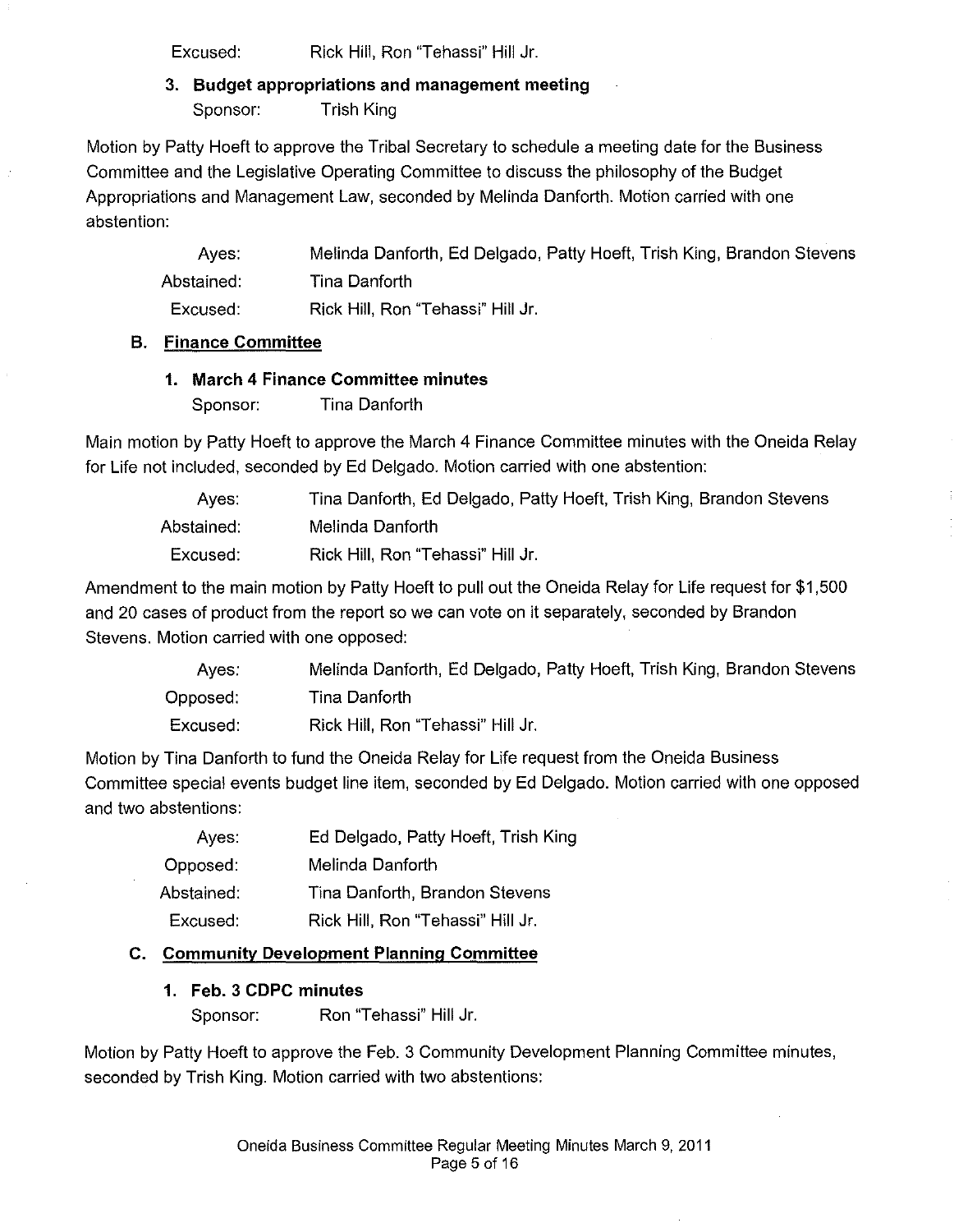Ayes: Abstained: Excused: Melinda Danforth, Patty Hoeft, Trish King, Brandon Stevens Tina Danforth, Ed Delgado Rick Hill, Ron "Tehassi" Hill Jr.

#### IX. Travel

#### A. Travel reports

#### 1. TANF Summit Feb. 14-15, Mesa, AZ.

Sponsor: Kathy Hughes

Motion by Patty Hoeft to accept the TANF Summit Feb. 14-15, Mesa, AZ travel report, seconded by Ed Delgado. Motion carried unanimously:

> Ayes: Melinda Danforth, Tina Danforth, Ed Delgado, Patty Hoeft, Trish King, Brandon Stevens

Excused: Rick Hill, Ron "Tehassi" Hill Jr.

#### B. Travel requests

## 1. Emerging Leaders Seminar, Native Nations March 23-25, Tucson, AZ. Sponsor: Patty Hoeft

Motion by Ed Delgado to approve Tribal Secretary Patty Hoeft to attend the Emerging Leaders Seminar Native Nations March 23-25, Tucson, AZ, seconded by Brandon Stevens. Motion carried unanimously:

> Ayes: Melinda Danforth, Tina Danforth, Ed Delgado, Patty Hoeft, Trish King, Brandon Stevens

Excused: Rick Hill, Ron "Tehassi" Hill Jr.

#### X. General Tribal Council

#### 1. 2011 GTC meeting dates

Sponsor: Patty Hoeft

Motion by Patty Hoeft to schedule meetings on Mondays rather than Saturdays in order to continue using the Radisson Conference space, starting now, seconded by Trish King. Motion withdrawn.

Motion by Patty Hoeft to start the meeting for the July 4 semi-annual meeting at 10 a.m., seconded by Ed Delgado. Motion carried with one opposed:

| Aves:       | Melinda Danforth, Ed Delgado, Patty Hoeft, Trish King, Brandon Stevens |
|-------------|------------------------------------------------------------------------|
| Opposed:    | Tina Danforth                                                          |
| $E$ vouoodi | Diele Will Den "Teberei" Will Ir                                       |

Excused: Rick Hill, Ron "Tehassi" Hill Jr.

Motion by Tina Danforth to table items no. 3 re: set 10 a.m. start time for Semi-Annual meeting that lands on Fourth of July holiday and no. 4 re: Move FY2012 Budget GTC meeting to September, not August as previously approved, seconded by Patty Hoeft. Motion carried unanimously:

> Ayes: Melinda Danforth, Tina Danforth, Ed Delgado, Patty Hoeft, Trish King, Brandon Stevens

Excused: Rick Hill, Ron "Tehassi" Hill Jr.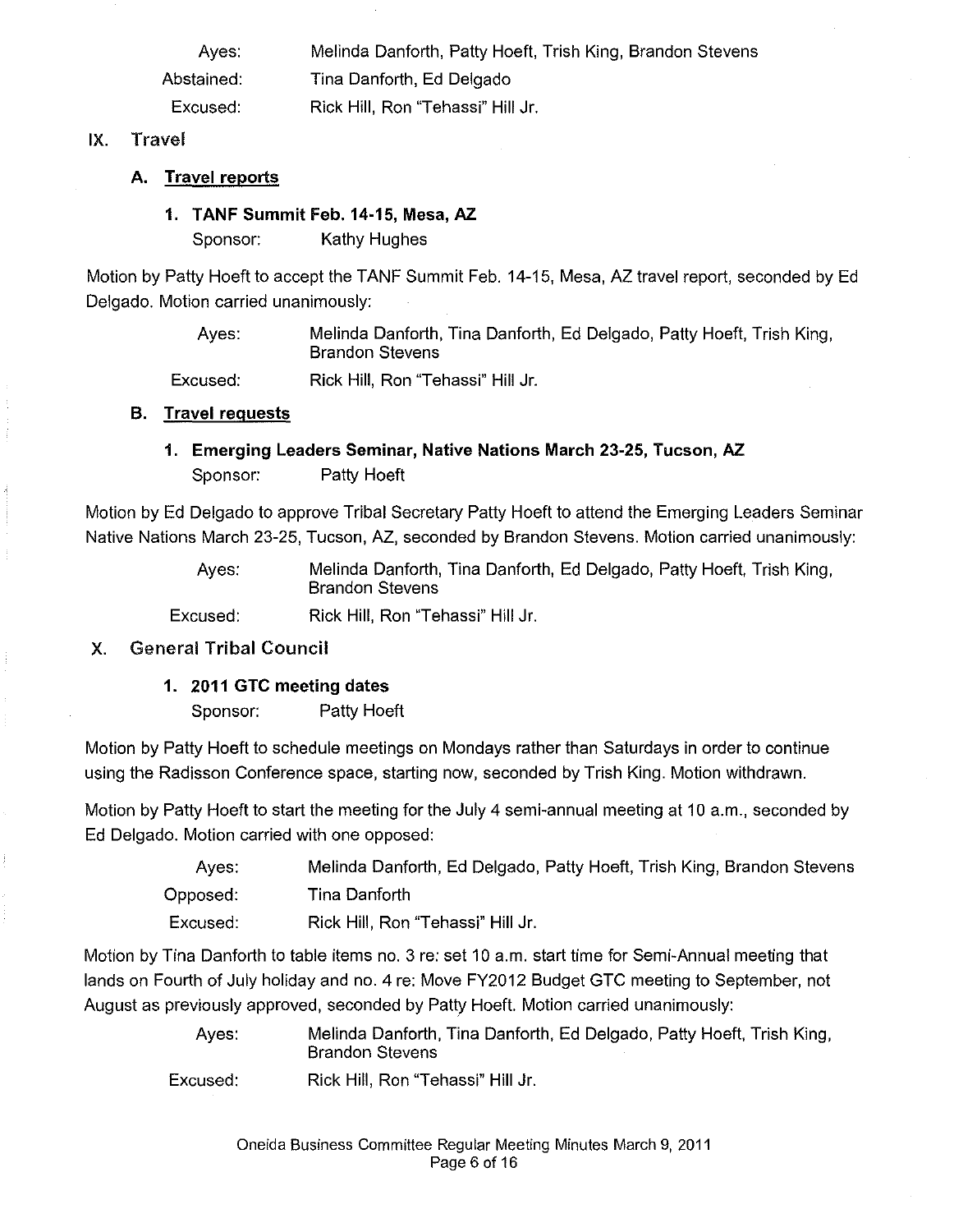2. Petitioner Madelyn Genskow: Various GTC meeting rules, Oneida Seven Generation Corp. relationship to Tribe and increase grass-fed beef herd Sponsor: Patty Hoeft Excerpt from Feb. 23: Motion by Trish King to defer to the March 9 Business Committee meeting, seconded by Patty Hoeft. Motion carried unanimously.

Motion by Patty Hoeft to schedule a special GTC meeting at 6 p.m. Monday, April 11 at the Radisson Hotel and Convention Center to address three of the seven resolutions petitioned by Madelyn Genskow and three personnel policy and procedure amendments, seconded by Ed Delgado. Motion carried with one opposed:

| Aves:           | Melinda Danforth, Ed Delgado, Patty Hoeft, Trish King, Brandon Stevens                                                                                         |
|-----------------|----------------------------------------------------------------------------------------------------------------------------------------------------------------|
| Opposed:        | Tina Danforth                                                                                                                                                  |
| For the record: | Ed Delgado said for the record I am supporting this motion because<br>currently the Radisson is not available in the month of April for a Saturday<br>meeting. |

Excused: Rick Hill, Ron "Tehassi" Hill Jr.

3. Petitioner Yvonne Metivier: 75-cent wage increase for employees earning less than \$60,000

Sponsor: Patty Hoeft

**Excerpt from Feb. 23:** Motion by Patty Hoeft to acknowledge receipt of the petition calling for a 75-cent wage increase for employees earning less than \$60, 000 and that it be analyzed and a report be brought back to the Business Committee March 9, seconded by Ron "Tehassi" Hill Jr. Motion carried with one abstention.

Motion by Tina Danforth to table this item until we have all the necessary information to make this decision. Motion failed due to lack of second.

Motion by Ed Delgado to defer to the next Business Committee meeting to complete the analysis and other things we might need, seconded by Melinda Danforth. Motion carried with one abstention:

| Aves:      | Melinda Danforth, Ed Delgado, Patty Hoeft, Trish King, Brandon Stevens |
|------------|------------------------------------------------------------------------|
| Abstained: | Tina Danforth                                                          |
| Excused:   | Rick Hill, Ron "Tehassi" Hill Jr.                                      |

Motion by Patty Hoeft to have the Chief Financial Officer schedule a meeting during the week of March 14 with the Business Committee and JET so that we can decide compensation for the fiscal *2012* year, seconded by Ed Delgado. Motion carried unanimously:

> Ayes: Melinda Danforth, Tina Danforth, Ed Delgado, Patty Hoeft, Trish King, Brandon Stevens

Excused: Rick Hill, Ron "Tehassi" Hill Jr.

4. Petitioner Loretta V. Metoxen: Request to take Judiciary Act from table and adopt a resolution

Sponsor: Patty Hoeft

**Excerpt from Feb. 23:** Motion by Patty Hoeft to acknowledge receipt of the petition and send it out for an analysis and ask for a report be brought back March 9, seconded by Ron "Tehassi" Hill Jr. Motion carried with one abstention.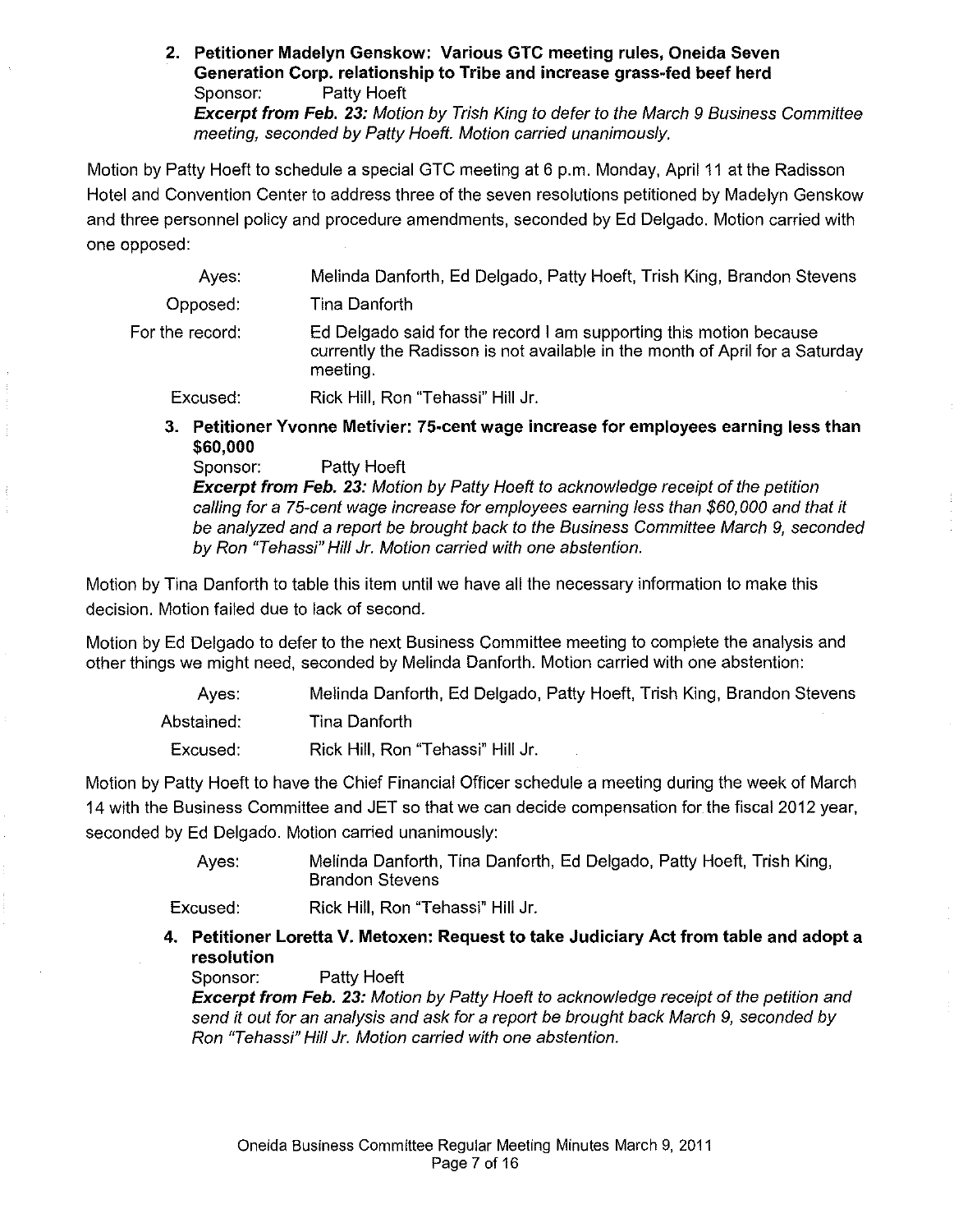Motion by Patty Hoeft to defer to the March 23 Business Committee meeting for another status update, seconded by Brandon Stevens. Motion carried with one opposed and one abstention:

| Ayes.      | Ed Delgado, Patty Hoeft, Trish King, Brandon Stevens |
|------------|------------------------------------------------------|
| Opposed:   | Tina Danforth                                        |
| Abstained: | Melinda Danforth                                     |
| Excused:   | Rick Hill, Ron "Tehassi" Hill Jr.                    |

#### XI. Follow-ups/BC directives

#### **1. ARRA Stimulus quarterly report**

Sponsor: Debbie Thundercloud/Cheryl Stevens

Motion by Trish King to accept the ARRA Stimulus quarterly report, seconded by Tina Danforth. Motion carried unanimously:

> Ayes: Melinda Danforth, Tina Danforth, Ed Delgado, Patty Hoeft, Trish King, Brandon Stevens

Excused: Rick Hill, Ron "Tehassi" Hill Jr.

**2. Approve postings for board, committee and commission vacancies for 2011**  Sponsor: Patty Hoeft

**Excerpt from Feb. 23:** Motion by Patty Hoeft to approve the postings of the boards, committees and commissions vacancies for 2011, as listed here today. A seconder was not identified nor was a vote called for.

Motion by Melinda Danforth to approve the postings for the boards, committees and commission vacancies for 2011, seconded by Trish King. Motion carried unanimously:

> Ayes: Melinda Danforth, Tina Danforth, Ed Delgado, Patty Hoeft, Trish King, Brandon Stevens

Excused: Rick Hill, Ron "Tehassi" Hill Jr.

**3. Enforce the BC motion regarding employee advocacy** Sponsor: Executive Managers **Excerpt from Feb. 23:** Motion by Melinda Danforth to have JET directed to renounce the memo of March 11, due in two weeks, seconded by Ed Delgado. Motion carried with two abstentions.

Motion by Ed Delgado to defer the Business Committee motion regarding employee advocacy to the next Business Committee meeting, seconded by Brandon Stevens. Motion carried unanimously:

| Aves:           | Melinda Danforth, Tina Danforth, Ed Delgado, Patty Hoeft, Trish King,<br><b>Brandon Stevens</b>                                                                                                                                                                                                                                                                                                                               |
|-----------------|-------------------------------------------------------------------------------------------------------------------------------------------------------------------------------------------------------------------------------------------------------------------------------------------------------------------------------------------------------------------------------------------------------------------------------|
| For the record: | Melinda Danforth said I would like to note this issue has been on the table<br>with the Committee since November of 2010 and I expected that at the<br>end of these two weeks that we gave them and we directed them, they<br>follow up on this. Now I know if this was any of your staff, this would not<br>be tolerated and this issue is really important to get out to the<br>organization. So, I expect that it be done. |
| Excused:        | Rick Hill, Ron "Tehassi" Hill Jr.                                                                                                                                                                                                                                                                                                                                                                                             |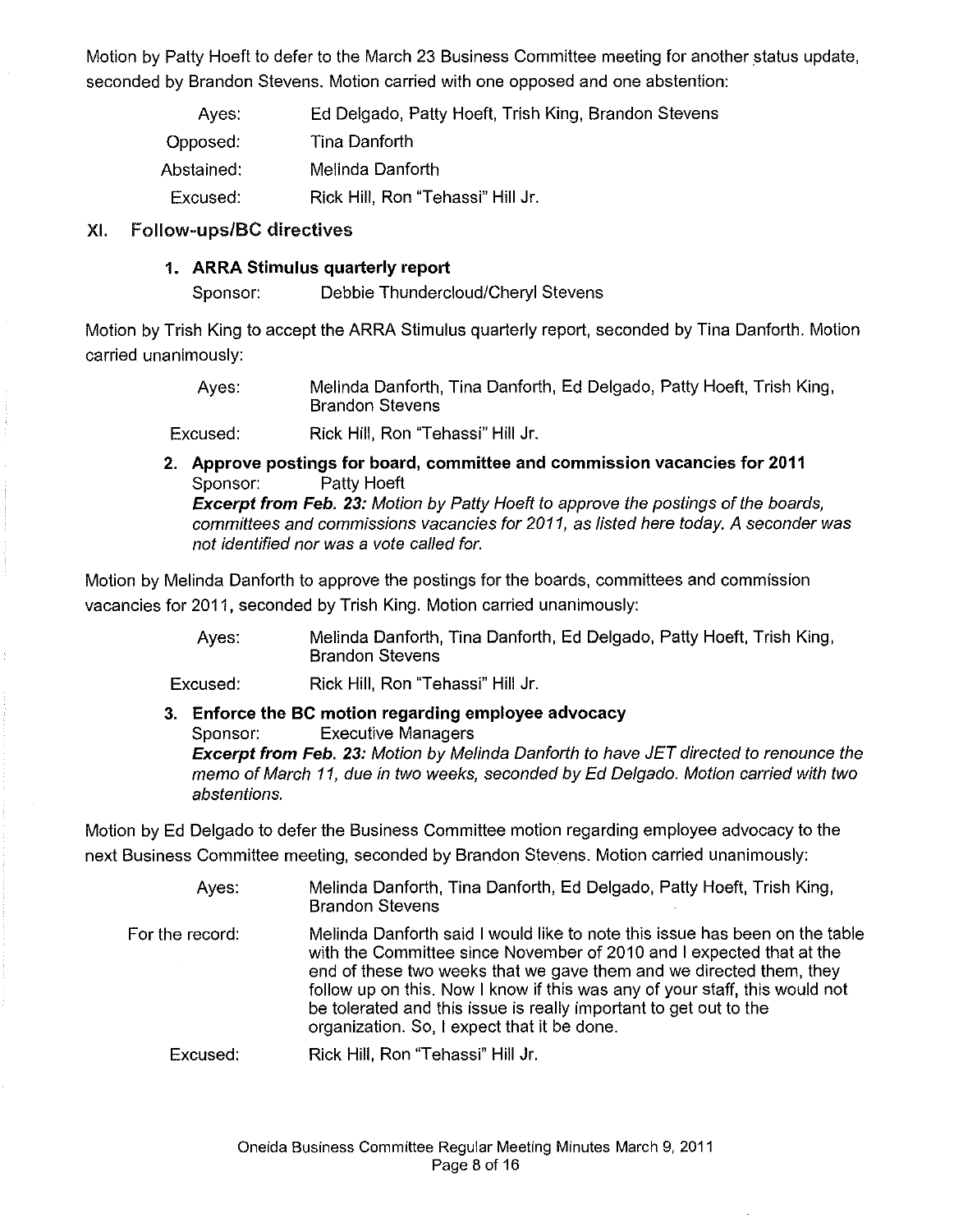#### 4. Proposal to require all Oneida employees to use Oneida language starting in FY2011

Sponsor: Debbie Thundercloud

**Excerpt from Jan. 26:** Motion by Patty Hoeft to accept the verbal update and to refer it back to the General Manager to provide a written report on how it will be implemented to be brought back in 30 days, seconded by Ron "Tehassi" Hill Jr. Motion carried with one opposed.

Motion by Patty Hoeft to accept the Oneida language report, seconded by Brandon Stevens. Motion carried unanimously:

> Ayes: Melinda Danforth, Ed Delgado, Patty Hoeft, Trish King, Brandon Stevens

Excused: Tina Danforth, Rick Hill, Ron "Tehassi" Hill Jr.

5. Request **WI** Dept. Regulation & Licensing to form a compact for boxing and MMA events on tribal land

Sponsor: Bill Gollnick/Nathan King

Excerpt from Nov. 24, 2010: Motion by Tina Danforth to defer the request to the Legislative Operating Committee for consideration to develop a regulation with the tribal reservation under the tribe's jurisdiction for all MMA events, seconded by Brandon Stevens. Motion carried unanimously.

Motion by Trish King to accept the WI Department and Licensing compact for boxing and mixed martial arts report, seconded by Patty Hoeft. Motion carried unanimously:

> Ayes: Excused: Melinda Danforth, Ed Delgado, Patty Hoeft, Trish King, Brandon Stevens Tina Danforth, Rick Hill, Ron "Tehassi" Hill Jr.

#### XII. Tabled Business

## 1. Parent Policy Leave Emergency Amendments

Sponsor: Executive Managers

Excerpt from Sept. 22, 2010: Motion by Patty Hoeft to approve to accept the recommendation to allow the Parent Policy Leave Emergency Amendments to expire and to direct the executive managers to require detailed documentation of how the Parent Policy Leave is implemented and to report those findings to the Business Committee in 90 days, seconded by Melinda Danforth. Motion carried unanimously. **Excerpt from Jan. 26:** Motion by Patty Hoeft to defer the Parent Policy Leave Emergency Amendments to the Feb. 9 Business Committee meeting, seconded by Ron "Tehassi" Hill Jr. Motion carried unanimously.

**Excerpt from Feb. 9:** Motion by Kathy Hughes to table the Parent Policy Leave Emergency Amendments, seconded by Ed Delgado. Motion carried unanimously. Excerpt from Feb. 23: No action.

Motion by Ed Delgado to take the Parent Policy Leave Emergency Amendments off the table, seconded by Melinda Danforth. Motion carried unanimously:

> Ayes: Excused: Melinda Danforth, Ed Delgado, Patty Hoeft, Trish King, Brandon Stevens Tina Danforth, Rick Hill, Ron "Tehassi" Hill Jr.

Motion by Trish King to accept the Parent Policy Leave Emergency Amendments report, seconded by Patty Hoeft. Motion carried unanimously: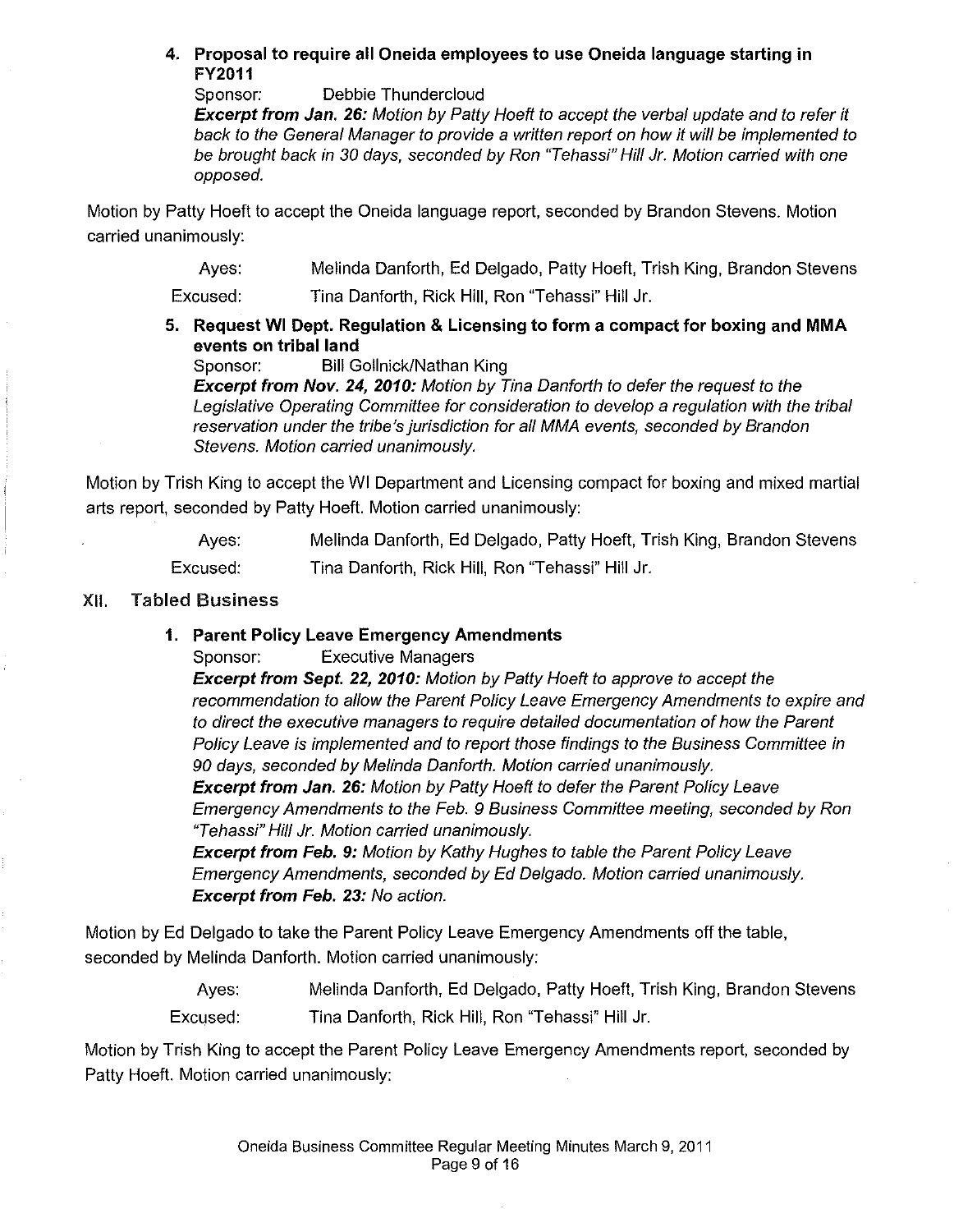Ayes: Excused: Melinda Danforth, Ed Delgado, Patty Hoeft, Trish King, Brandon Stevens Tina Danforth, Rick Hill, Ron "Tehassi" Hill Jr.

#### XIII. New Business/Requests

#### 1. SEOTS Community Center CIP #11-002

Sponsor: Debbie Thundercloud

Motion by Ed Delgado to approve a procedural exception to forgo Phase II of the CIP process of routing the CIP Package to the various review entities regarding the SEOTS Community Center CIP no.11- 002, seconded by Trish King. Motion carried unanimously:

> Ayes: Excused: Melinda Danforth, Ed Delgado, Patty Hoeft, Trish King, Brandon Stevens Tina Danforth, Rick Hill, Ron "Tehassi" Hill Jr.

Motion by Trish King to approve the CIP Package and CIP project no.11-002 SEOTS Community Center, seconded by Patty Hoeft. Motion carried unanimously:

> Ayes: Excused: Melinda Danforth, Ed Delgado, Patty Hoeft, Trish King, Brandon Stevens Tina Danforth, Rick Hill, Ron "Tehassi" Hill Jr.

Motion by Ed Delgado to approve to activate \$2 million from the approved bond package for CIP no.11- 002 SEOTS Community Center, seconded by Trish King. Motion carried unanimously:

> Ayes: Excused: Melinda Danforth, Ed Delgado, Patty Hoeft, Trish King, Brandon Stevens Tina Danforth, Rick Hill, Ron "Tehassi" Hill Jr.

# 2. Bay Bank Board of Directors reporting format change request

Sponsor: Kathy Hughes

Motion by Patty Hoeft to approve the Bay Bank Board of Directors reporting format change request, seconded by Trish King. Motion carried unanimously:

> Ayes: Excused: Melinda Danforth, Ed Delgado, Patty Hoeft, Trish King, Brandon Stevens Tina Danforth, Rick Hill, Ron "Tehassi" Hill Jr.

## XIV. Additions

# 1. NIGA procedural exception April 3-7, Phoenix, AZ travel request Sponsor: Ron "Tehassi" Hill Jr.

Motion by Trish King to approve the procedural travel exception for Councilman Ron "Tehassi" Hill to attend the NIGA conference April 3-7, Phoenix, AZ, seconded by Patty Hoeft. Motion carried with one abstention:

| Ayes.      | Ed Delgado, Patty Hoeft, Trish King, Brandon Stevens |
|------------|------------------------------------------------------|
| Abstained: | Melinda Danforth                                     |
| Excused:   | Tina Danforth, Rick Hill, Ron "Tehassi" Hill Jr.     |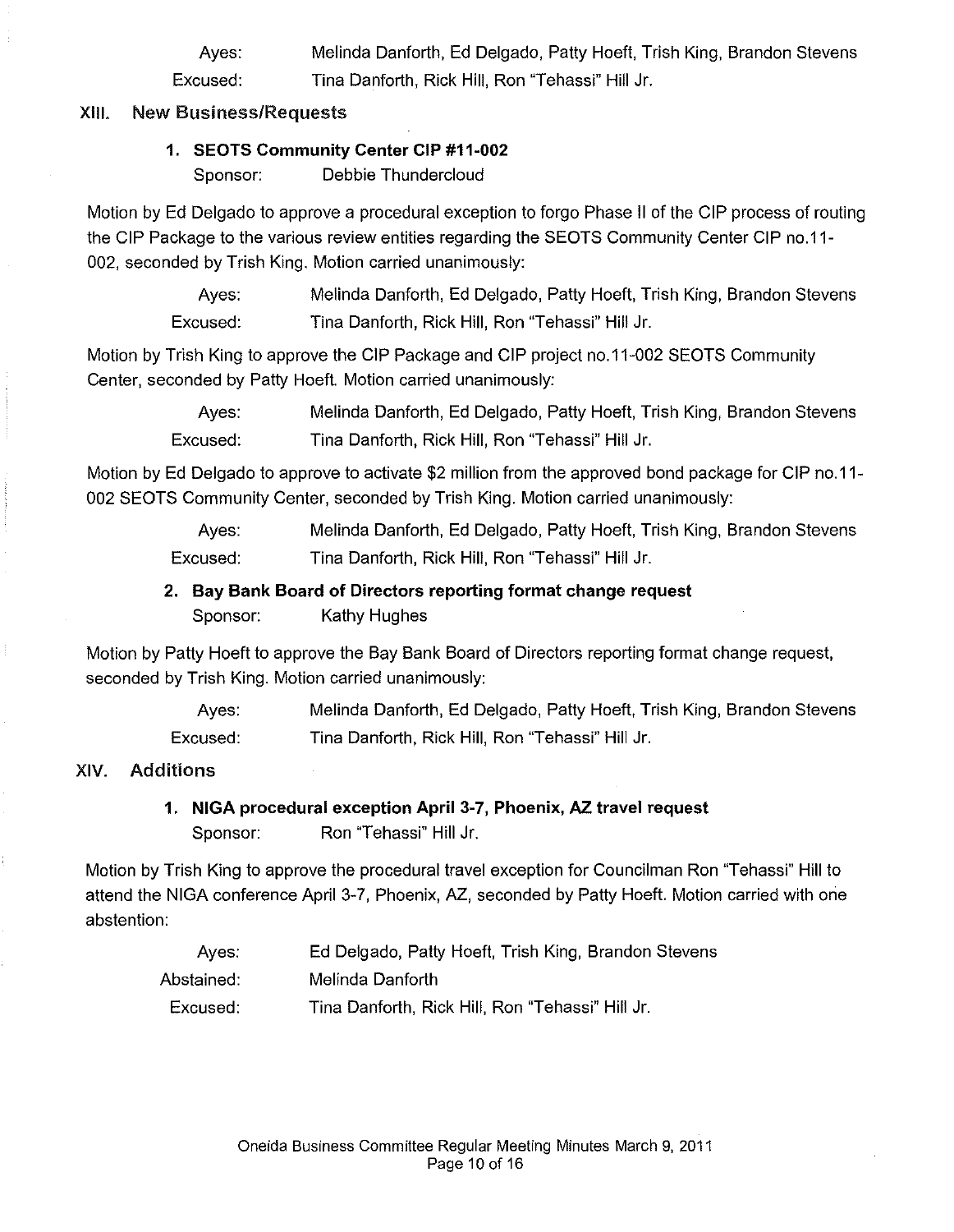## 2. U.S. Mint Oneida Code Talker coin copyright release form

Sponsor: Ed Delgado/Chris Cornelius

Motion by Brandon Stevens to approve the copyright release form for the use of the tribal seal, seconded by Trish King. Motion withdrawn.

Motion by Patty Hoeft to approve the copyright release agreement for the use of creating an Oneida Code Talkers coin, seconded by Trish King. Second withdrawn.

Motion by Patty Hoeft to approve the copyright release agreement for the use of creating an Oneida Code Talkers coin, seconded by Ed Delgado. Motion carried with two abstentions:

| Ayes: |  |  |  |  | Melinda Danforth, Ed Delgado, Patty Hoeft |
|-------|--|--|--|--|-------------------------------------------|
|-------|--|--|--|--|-------------------------------------------|

Abstained: Trish King, Brandon Stevens

Excused: Tina Danforth, Rick Hill, Ron "Tehassi" Hill Jr.

3. Resolution Energy Efficiency Development and Deployment in Indian Country US Dept. of Energy

Sponsor: Debbie Thundercloud

Motion by Patty Hoeft to adopt resolution 03-09-11-0 Resolution Energy Efficiency Development and Deployment in Indian Country U.S. Dept. of Energy, seconded by Trish King. Motion carried unanimously:

> Ayes: Excused: Melinda Danforth, Ed Delgado, Patty Hoeft, Trish King, Brandon Stevens Tina Danforth, Rick Hill, Ron "Tehassi" Hill Jr.

> 4. National Tribal Operations Committee meeting March 28-April 1, Phoenix, AZ travel request

Sponsor: Ron "Tehassi" Hill Jr.

Motion by Trish King to approve Councilman Ron "Tehassi" Hill Jr. to attend the National Tribal Operations Committee meeting March 28-April 1, Phoenix, AZ, seconded by Patty Hoeft. Motion carried unanimously:

> Ayes: Excused: Melinda Danforth, Ed Delgado, Patty Hoeft, Trish King, Brandon Stevens Tina Danforth, Rick Hill, Ron "Tehassi" Hill Jr.

5. Oneida Seven Generations Corporation agreement Sponsor: Bill Gollnick

Motion by Trish King to defer the Oneida Seven Generations Corporation agreement to the next Business Committee meeting, seconded by Ed Delgado. Motion carried unanimously:

> Ayes: Excused: Melinda Danforth, Ed Delgado, Patty Hoeft, Trish King, Brandon Stevens Tina Danforth, Rick Hill, Ron "Tehassi" Hill Jr.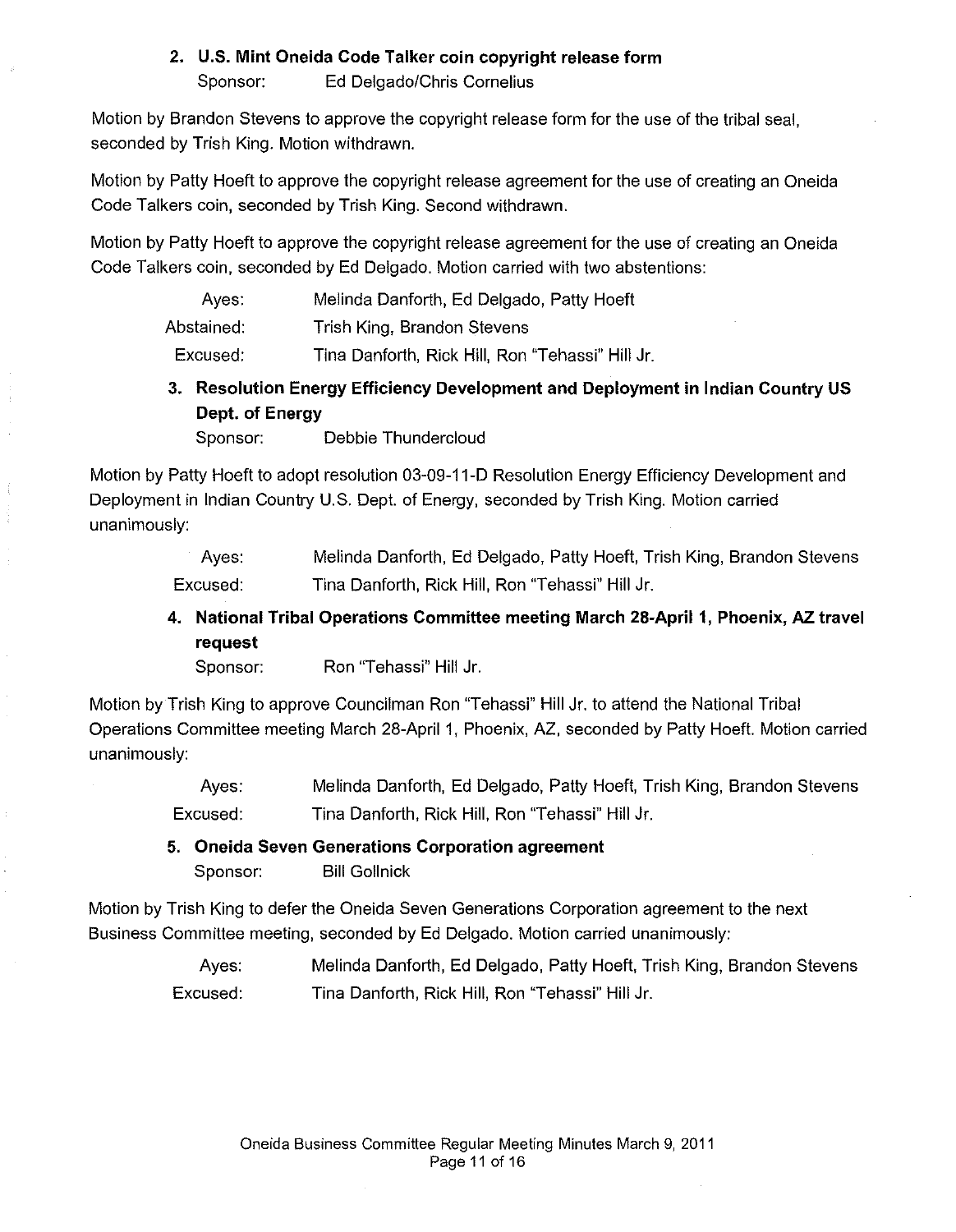XV. Action in open session on items from Executive Session Discussion meeting of March 8, 2011

#### A. Executive Managers reports

#### 1. General Manager bi-monthly report

Excerpt from Jan. 12: Main motion by Patty Hoeft to accept the General Manager bimonthly report, seconded by Ron "Tehassi" Hill Jr. Motion carried unanimously. Amendment to the main motion by Trish King to request for a follow-up to track the issues discussed and the progress, seconded by Patty Hoeft. Motion carried unanimously.

Motion by Trish King to accept the General Manager bi-monthly report, seconded by Patty Hoeft. Motion carried unanimously:

> Ayes: Excused: Melinda Danforth, Ed Delgado, Patty Hoeft, Trish King, Brandon Stevens Tina Danforth, Rick Hill, Ron "Tehassi" Hill Jr.

#### 2. Chief of Staff report

## a. New York Land Claims update with Oneida Land Claims Commission

Motion by Trish King to accept the New York Land Claims update as information, seconded by Patty Hoeft. Motion carried unanimously:

> Ayes: Excused: Melinda Danforth, Ed Delgado, Patty Hoeft, Trish King, Brandon Stevens Tina Danforth, Rick Hill, Ron "Tehassi" Hill Jr.

#### b. Local government communication initiative

Motion by Patty Hoeft to approve the local government communication initiative, seconded by Trish King. Motion carried unanimously:

> Ayes: Excused: Melinda Danforth, Ed Delgado, Patty Hoeft, Trish King, Brandon Stevens Tina Danforth, Rick Hill, Ron "Tehassi" Hill Jr.

## 3. Chief Counsel report

Motion by Patty Hoeft to approve the settlement offer, seconded by Ed Delgado. Motion carried with two abstentions:

> Ayes: Ed Delgado, Patty Hoeft, Brandon Stevens

Abstained: Melinda Danforth, Trish King

Excused: Tina Danforth, Rick Hill, Ron 'Tehassi" Hill Jr.

## B. Corporate Board financial reports

# 1. Oneida Airport Hotel Corporation Board

Sponsor: Lance Broberg

Motion by Patty Hoeft to accept the Oneida Airport Hotel Corporation Board fiscal report, seconded by Trish King. Motion carried unanimously:

Ayes: Melinda Danforth, Ed Delgado, Patty Hoeft, Trish King, Brandon Stevens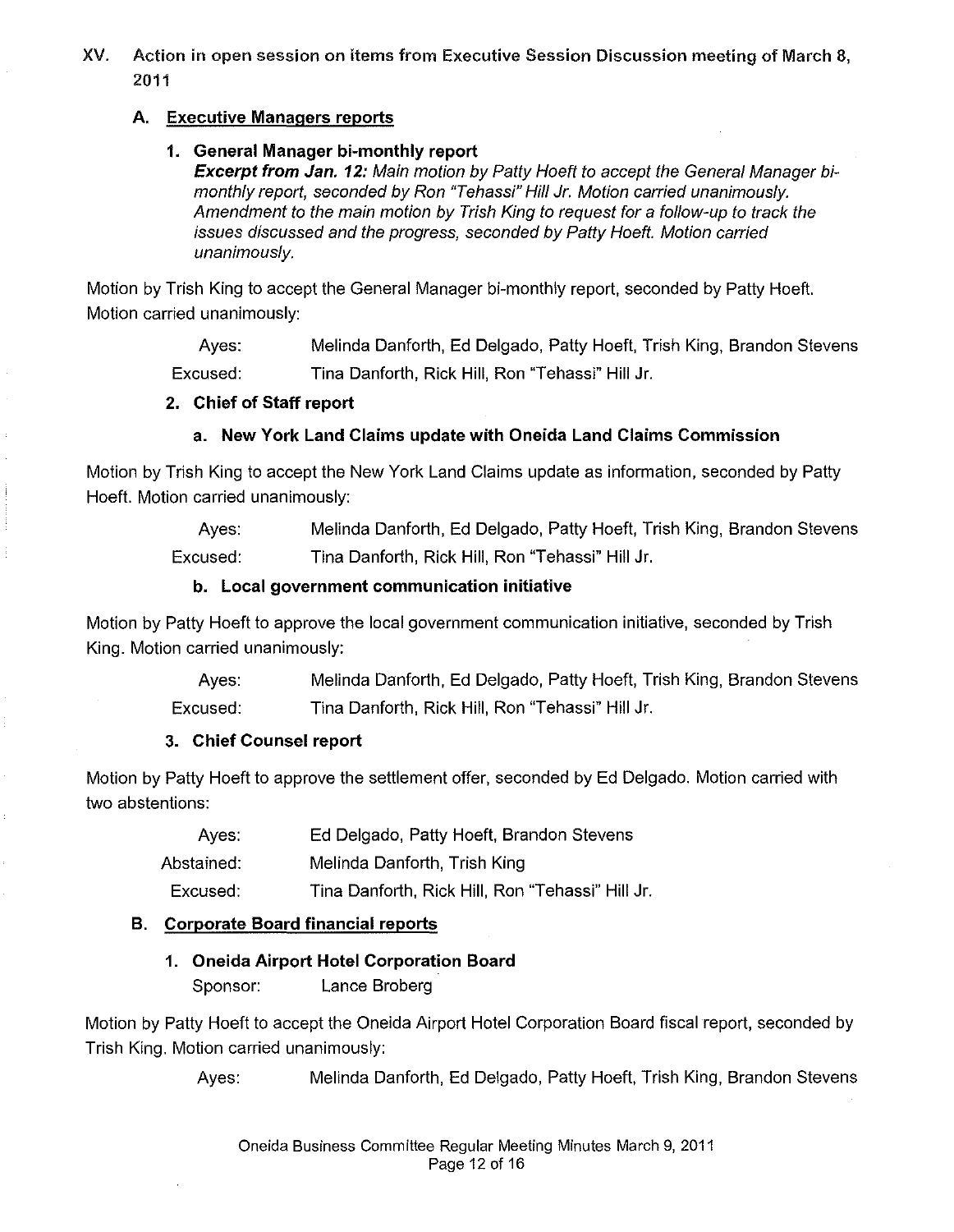Excused: Tina Danforth, Rick Hill, Ron "Tehassi" Hill Jr.

#### 2. Oneida Golf Enterprise Corporation

Sponsor: Bobbi Webster

Motion by Patty Hoeft to accept the Oneida Golf Enterprise Corporation fiscal report, seconded by Brandon Stevens. Motion carried unanimously:

> Ayes: Melinda Danforth, Ed Delgado, Patty Hoeft, Trish King, Brandon Stevens Excused: Tina Danforth, Rick Hill, Ron "Tehassi" Hill Jr.

#### C. Follow-ups/BC directives

#### 1. Enrollment issue

Sponsor: Ed Delgado

**Excerpt from Jan. 26:** Motion by Trish King to direct the Law Office to provide a legal opinion on the validity of the base roll of the tribe and the validity of any entity to modify the base roll of the tribe and for that opinion to come back at the Feb. 23 Business Committee meeting, seconded by Patty Hoeft. Motion carried with one abstention. **Excerpt from Feb. 23:** Motion by Ed Delgado to defer the enrollment issue to the March 8 Business Committee Executive Session meeting for the purpose of providing the Business Committee the opportunity to review relevant written materials with the understanding that the intent of this motion is to protect the constitutional rights of Oneida tribal members, both alive and deceased, as provided under Article II, Section 1(a) and Article VI. of the Oneida Constitution, seconded by Melinda Danforth. Motion carried with one abstention.

Motion by Ed Delgado to overturn the decision of the 1971 Business Committee as of March 9,2011 and accept the 1967 roll as our base roll, seconded by Trish King. Motion carried unanimously:

> Ayes: Melinda Danforth, Ed Delgado, Patty Hoeft, Trish King, Brandon Stevens

For the record: Trish King said the purpose was because of the inaccuracy of lack of documentation.

Excused: Tina Danforth, Rick Hill, Ron "Tehassi" Hill Jr.

## 2. **HRD** complaint regarding trade-back for hours policy

Sponsor: Law Office

**Excerpt from Feb. 23:** Motion by Patty Hoeft to accept the complaint and direct the Law Office to investigate and report back at the March 9 Business Committee meeting on this matter on the next steps, seconded by Melinda Danforth. Motion carried unanimously.

Motion by Patty Hoeft to accept the investigative report about the Human Resource Department complaint regarding trade-back for hours policy, seconded by Ed Delgado. Motion carried with one abstention:

- Ayes: Ed Delgado, Patty Hoeft, Trish King, Brandon Stevens
- Abstained: Melinda Danforth

Excused: Tina Danforth, Rick Hill, Ron "Tehassi" Hill Jr.

#### D. Audit Committee

1. Feb. 3 Audit Committee minutes

Sponsor: Ed Delgado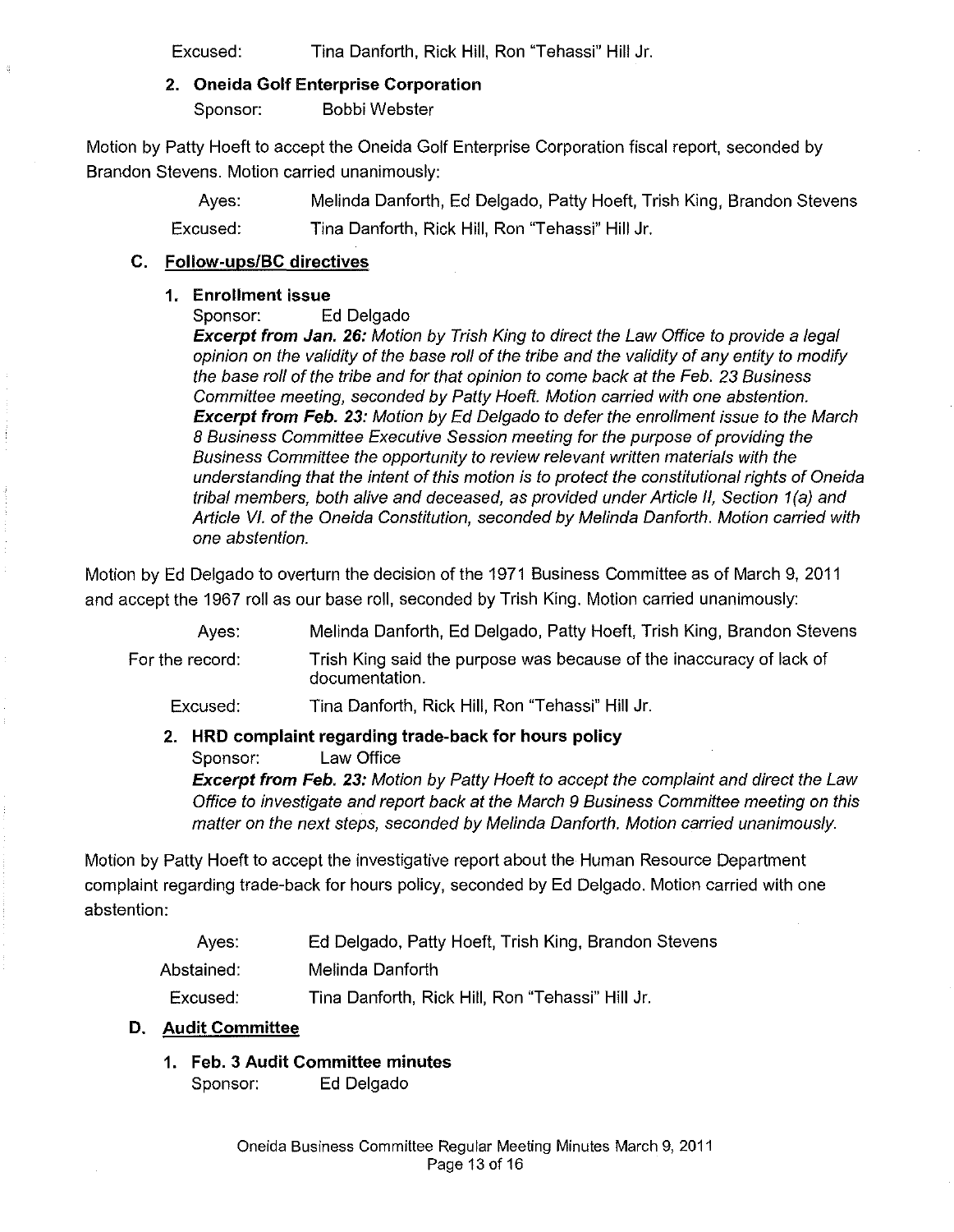Motion by Patty Hoeft to approve the Feb. 3 Audit Committee minutes, seconded by Ed Delgado. Motion carried unanimously:

> Ayes: Excused: Melinda Danforth, Ed Delgado, Patty Hoeft, Trish King, Brandon Stevens Tina Danforth, Rick Hill, Ron "Tehassi" Hill Jr.

# 2. Dec. & Jan. Internal Audit Report & Attachment A Sponsor: Ed Delgado

Motion by Ed Delgado to approve the Dec. and Jan. Internal Audit Report and Attachment A, seconded by Patty Hoeft. Motion carried unanimously:

> Ayes: Excused: Melinda Danforth, Ed Delgado, Patty Hoeft, Trish King, Brandon Stevens Tina Danforth, Rick Hill, Ron "Tehassi" Hill Jr.

# 3. Table Games Compliance Audit

Sponsor: Ed Delgado

Motion by Patty Hoeft to approve the Table Games Compliance Audit, seconded by Ed Delgado. Motion carried with one abstention:

| Ayes:           | Melinda Danforth, Ed Delgado, Patty Hoeft, Brandon Stevens |
|-----------------|------------------------------------------------------------|
| Abstained:      | Trish King                                                 |
| For the record: | Ed Delgado said this is to lift confidentiality.           |
| Excused:        | Tina Danforth, Rick Hill, Ron "Tehassi" Hill Jr.           |
|                 |                                                            |

# 4. Slots Compliance Audit

Sponsor: Ed Delgado

Motion by Ed Delgado to lift confidentiality and to approve the Slot Compliance Audit FY2010, seconded by Patty Hoeft. Motion carried with one abstention:

| Aves:      | Melinda Danforth, Ed Delgado, Patty Hoeft, Brandon Stevens |
|------------|------------------------------------------------------------|
| Abstained: | Trish King                                                 |
| Excused:   | Tina Danforth, Rick Hill, Ron "Tehassi" Hill Jr.           |

# 5. Roulette Compliance Audit

Sponsor: Ed Delgado

Motion by Ed Delgado to lift confidentiality and to approve the Roulette Compliance Audit FY2011, seconded by Patty Hoeft. Motion carried with one abstention:

| Aves:      | Melinda Danforth, Ed Delgado, Patty Hoeft, Brandon Stevens |
|------------|------------------------------------------------------------|
| Abstained: | Trish King                                                 |
| Excused:   | Tina Danforth, Rick Hill, Ron "Tehassi" Hill Jr.           |

# 6. Complimentary Items & Services Compliance Audit Sponsor: Ed Delgado

Motion by Ed Delgado to lift confidentiality and to approve the Complimentary Items and Services Compliance Audit FY2010, seconded by Patty Hoeft. Motion carried with one abstention: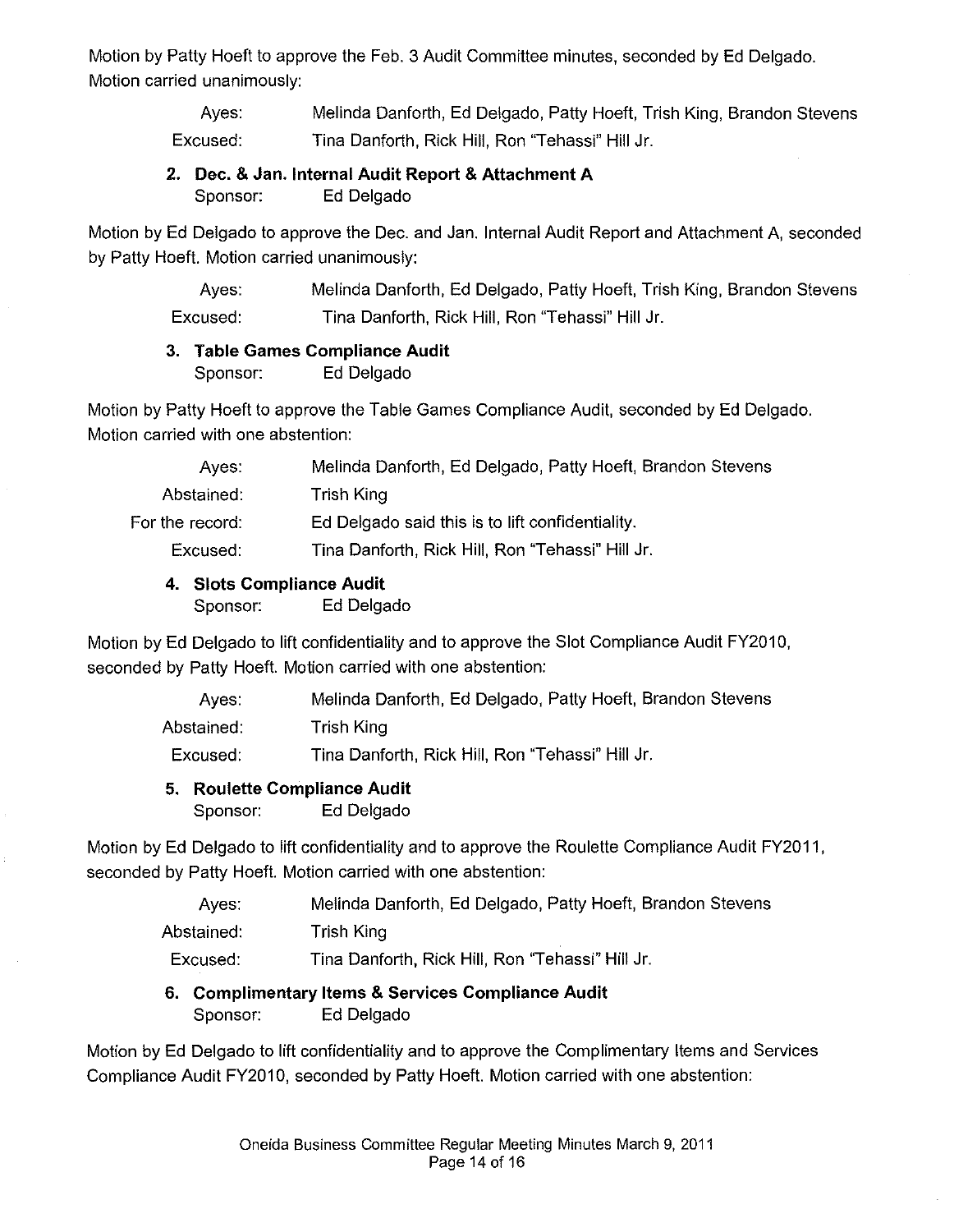| Aves:      | Melinda Danforth, Ed Delgado, Patty Hoeft, Brandon Stevens |
|------------|------------------------------------------------------------|
| Abstained: | Trish King                                                 |
| Excused:   | Tina Danforth, Rick Hill, Ron "Tehassi" Hill Jr.           |

#### E. New Business/Requests

#### 1. Exception-local land use reimbursement

Sponsor: Bill Gollnick

Motion by Patty Hoeft to approve the exception-local land use reimbursement, seconded by Ed Delgado. Motion carried with one abstention:

| Aves:      | Ed Delgado, Patty Hoeft, Trish King, Brandon Stevens |
|------------|------------------------------------------------------|
| Abstained: | Melinda Danforth                                     |
| Excused:   | Tina Danforth, Rick Hill, Ron "Tehassi" Hill Jr.     |

#### 2. Pardon regarding Robert Bloedorn

Sponsor: Patty Hoeft

Motion by Trish King to adopt resolution 03-09-11-E Pardon regarding Robert Bloedorn, seconded by Patty Hoefl. Motion carried unanimously:

> Ayes: Excused: Melinda Danforth, Ed Delgado, Patty Hoeft, Trish King, Brandon Stevens Tina Danforth, Rick Hill, Ron "Tehassi" Hill Jr.

#### 3. Pardon regarding Tamar Cornelius

Sponsor: Patty Hoeft

Motion by Melinda Danforth to adopt resolution 03-09-11-F Pardon regarding Tamar Cornelius, seconded by Patty Hoeft. Motion carried unanimously:

> Ayes: Excused: Melinda Danforth, Ed Delgado, Patty Hoeft, Trish King, Brandon Stevens Tina Danforth, Rick Hill, Ron "Tehassi" Hill Jr.

## 4. Pardon regarding Tanya Hernandez

Sponsor: Patty Hoeft

Motion by Melinda Danforth to adopt resolution 03-09-11-G granting a pardon regarding Tanya Hernandez, seconded by Ed Delgado. Motion carried unanimously:

> Ayes: Excused: Melinda Danforth, Ed Delgado, Patty Hoeft, Trish King, Brandon Stevens Tina Danforth, Rick Hill, Ron "Tehassi" Hill Jr.

## 5. Pardon regarding Brian Ninham

Sponsor: Patty Hoeft

Motion by Ed Delgado to adopt resolution 03-09-11-H denying a pardon regarding Brian Ninham, seconded by Patty Hoefl. Motion carried with three abstentions:

> Ayes: Ed Delgado, Patty Hoeft, Abstained: Melinda Danforth, Trish King, Brandon Stevens